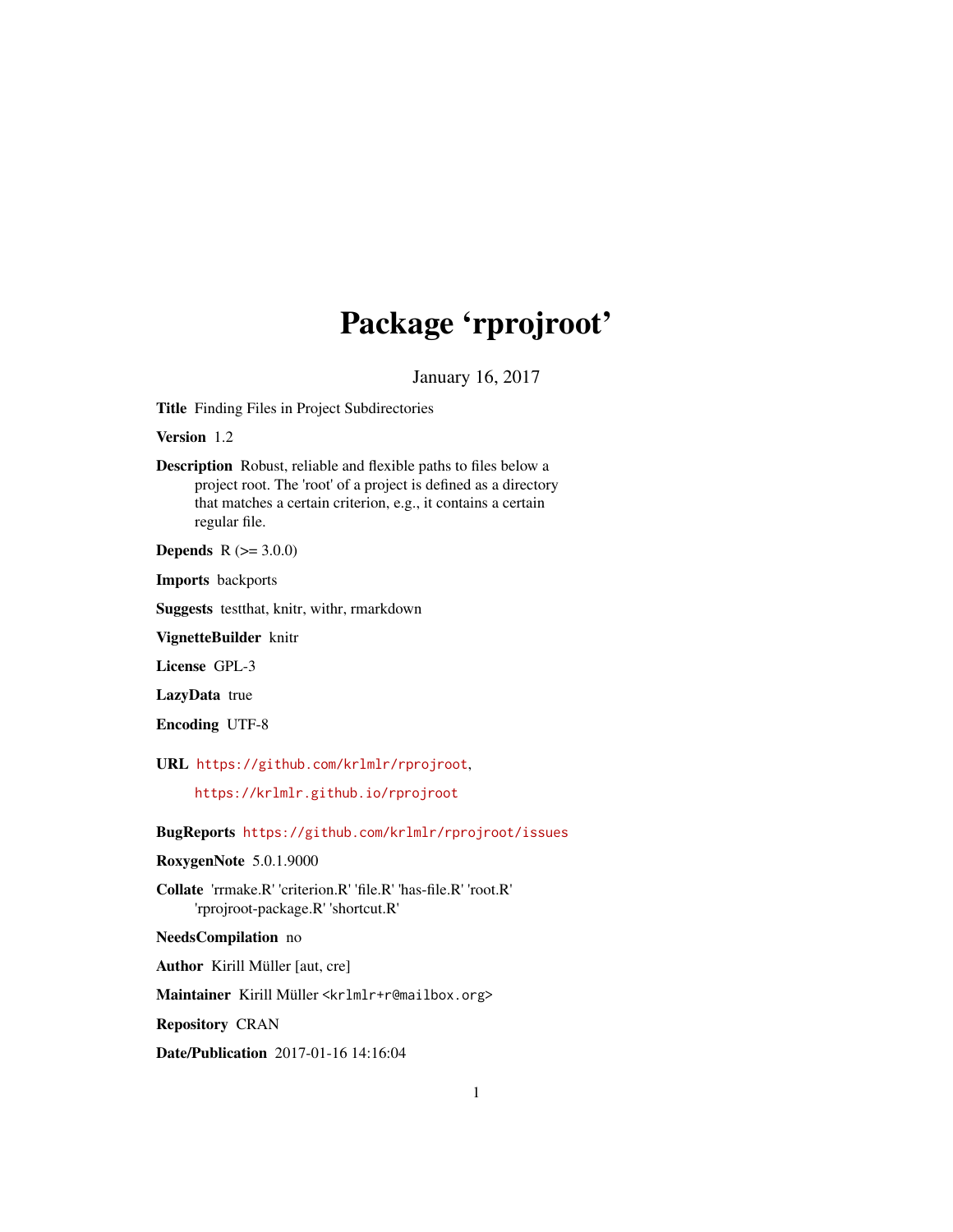### <span id="page-1-0"></span>R topics documented:

| Index |  |  |  |  |  |  |  |  |  |  |  |  |  |  |  |  |  | -8 |
|-------|--|--|--|--|--|--|--|--|--|--|--|--|--|--|--|--|--|----|
|       |  |  |  |  |  |  |  |  |  |  |  |  |  |  |  |  |  |    |
|       |  |  |  |  |  |  |  |  |  |  |  |  |  |  |  |  |  |    |
|       |  |  |  |  |  |  |  |  |  |  |  |  |  |  |  |  |  |    |
|       |  |  |  |  |  |  |  |  |  |  |  |  |  |  |  |  |  |    |
|       |  |  |  |  |  |  |  |  |  |  |  |  |  |  |  |  |  |    |

rprojroot-package *rprojroot: Finding Files in Project Subdirectories*

#### Description

Robust, reliable and flexible paths to files below a project root. The 'root' of a project is defined as a directory that matches a certain criterion, e.g., it contains a certain regular file.

#### Details

See the "Value" section in [root\\_criterion\(\)](#page-5-1) for documentation of root criterion objects, and [criteria\(\)](#page-2-1) for useful predefined root criteria.

#### Author(s)

Maintainer: Kirill Müller <krlmlr+r@mailbox.org>

#### See Also

Useful links:

- <https://github.com/krlmlr/rprojroot>
- <https://krlmlr.github.io/rprojroot>
- Report bugs at <https://github.com/krlmlr/rprojroot/issues>

#### Examples

```
criteria
## Not run:
is_r_package$find_file("NAMESPACE")
root_fun <- is_r_package$make_fix_file()
root_fun("NAMESPACE")
```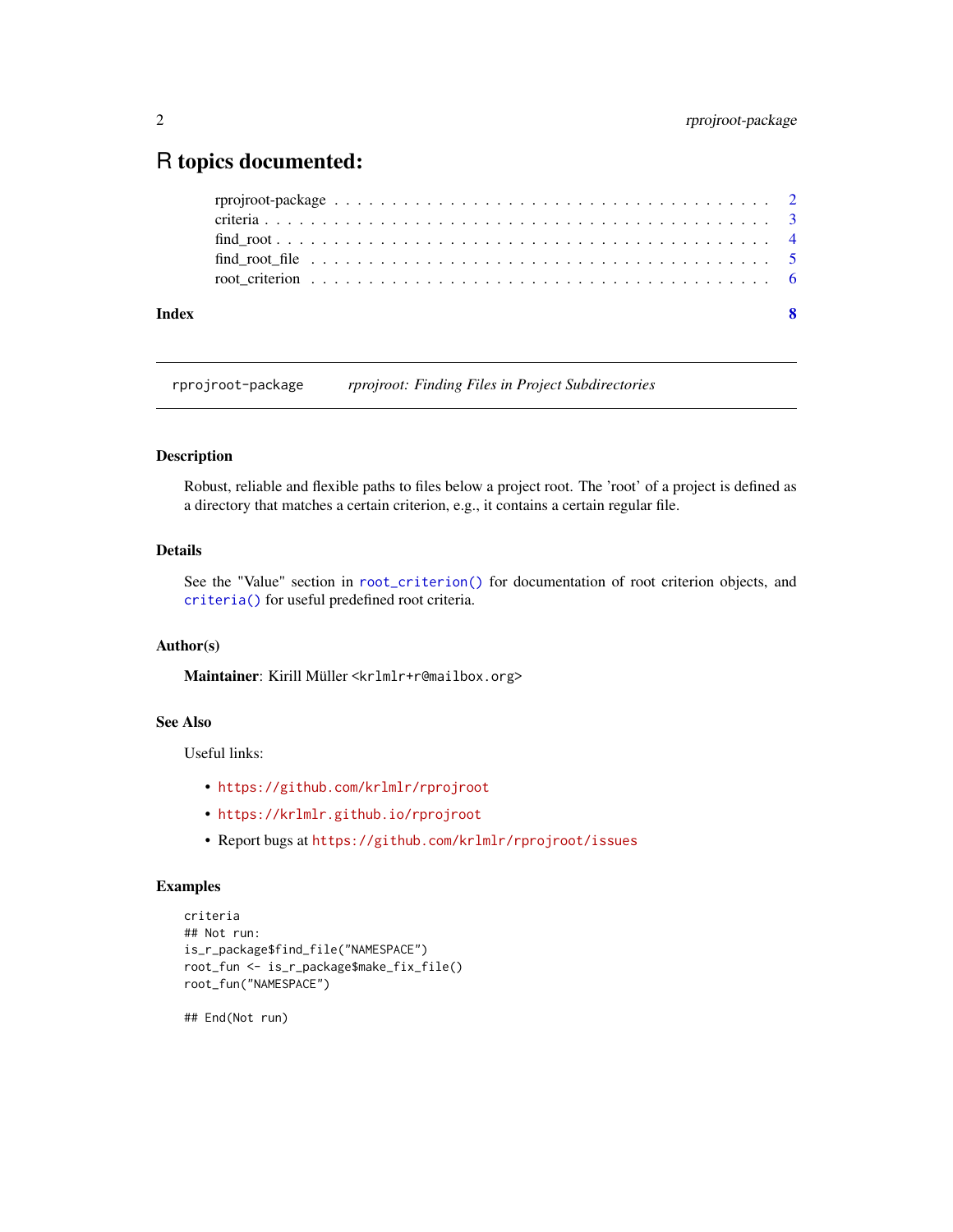<span id="page-2-1"></span><span id="page-2-0"></span>

#### Description

This is a collection of commonly used root criteria.

#### Usage

criteria

is\_rstudio\_project

is\_r\_package

is\_remake\_project

is\_projectile\_project

is\_git\_root

is\_svn\_root

is\_vcs\_root

is\_testthat

from\_wd

#### Format

An object of class root\_criteria of length 9.

#### Details

is\_rstudio\_project looks for a file with extension .Rproj.

is\_r\_package looks for a DESCRIPTION file.

is\_remake\_project looks for a remake.yml file.

is\_projectile\_project looks for a .projectile file.

is\_git\_project looks for a .git directory.

is\_svn\_project looks for a .svn directory.

is\_vcs\_project looks for the root of a version control system, currently only Git and SVN are supported.

is\_testthat looks for the testthat directory, works when developing, testing, and checking a package.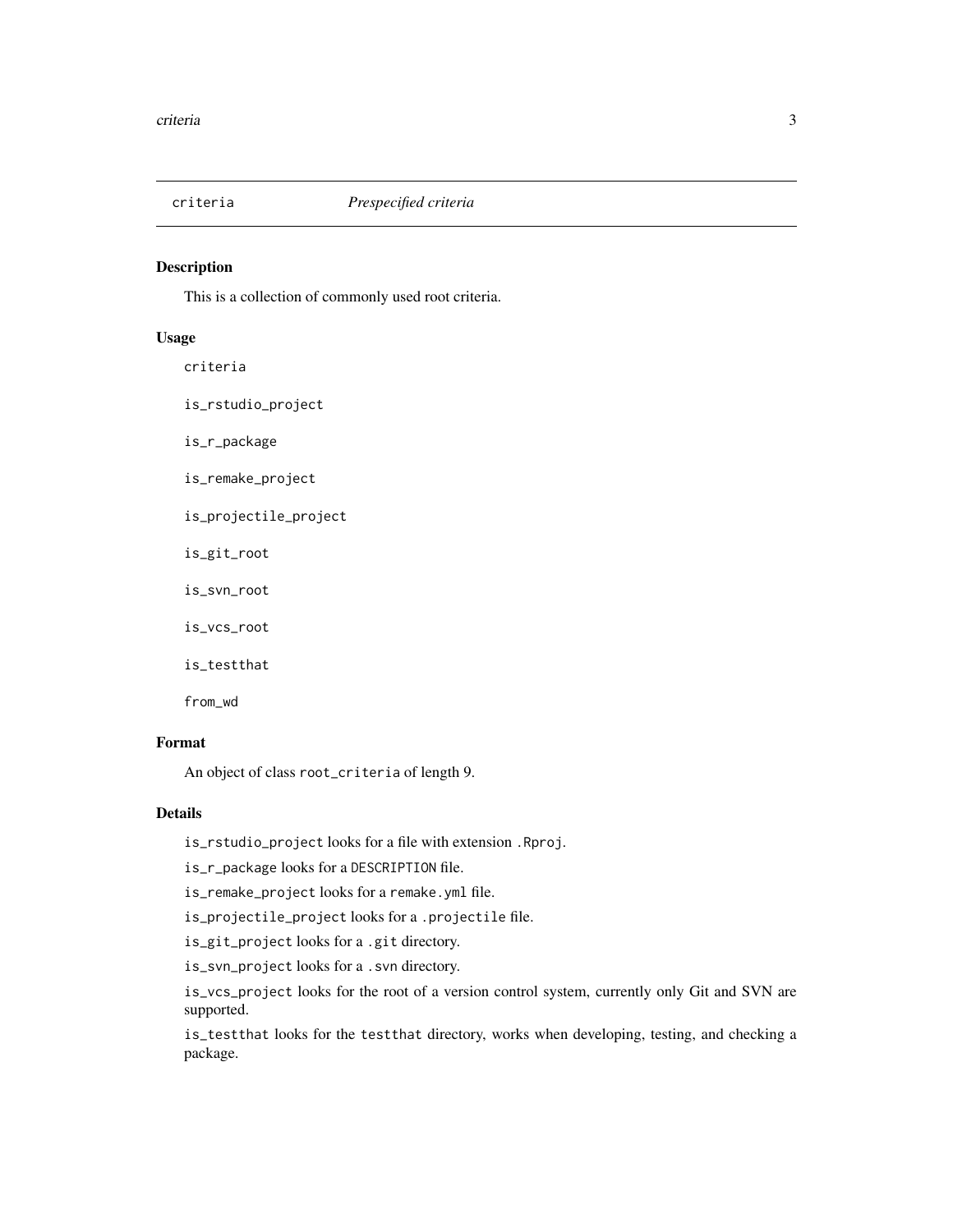<span id="page-3-0"></span>from\_wd uses the current working directory.

<span id="page-3-1"></span>find\_root *Find the root of a directory hierarchy*

#### Description

A *root* is defined as a directory that contains a regular file whose name matches a given pattern and which optionally contains a given text. The search for a root starts at a given directory (the working directory by default), and proceeds up the directory hierarchy.

get\_root\_desc() returns the description of the criterion for a root path. This is especially useful for composite root criteria created with  $\vert$ . root\_criterion().

#### Usage

```
find_root(criterion, path = ".")
```
get\_root\_desc(criterion, path)

#### Arguments

| criterion | A criterion, will be coerced using as. root_criterion() |
|-----------|---------------------------------------------------------|
| path      | The start directory                                     |

#### **Details**

Starting from the working directory, the find\_root function searches for the root. If a root is found, the ... arguments are used to construct a path; thus, if no extra arguments are given, the root is returned. If no root is found, an error is thrown.

#### Value

The normalized path of the root as specified by the search criterion. Throws an error if no root is found

#### See Also

[utils::glob2rx\(\)](#page-0-0) [file.path\(\)](#page-0-0)

#### Examples

```
## Not run:
find_root(glob2rx("DESCRIPTION"), "^Package: ")
```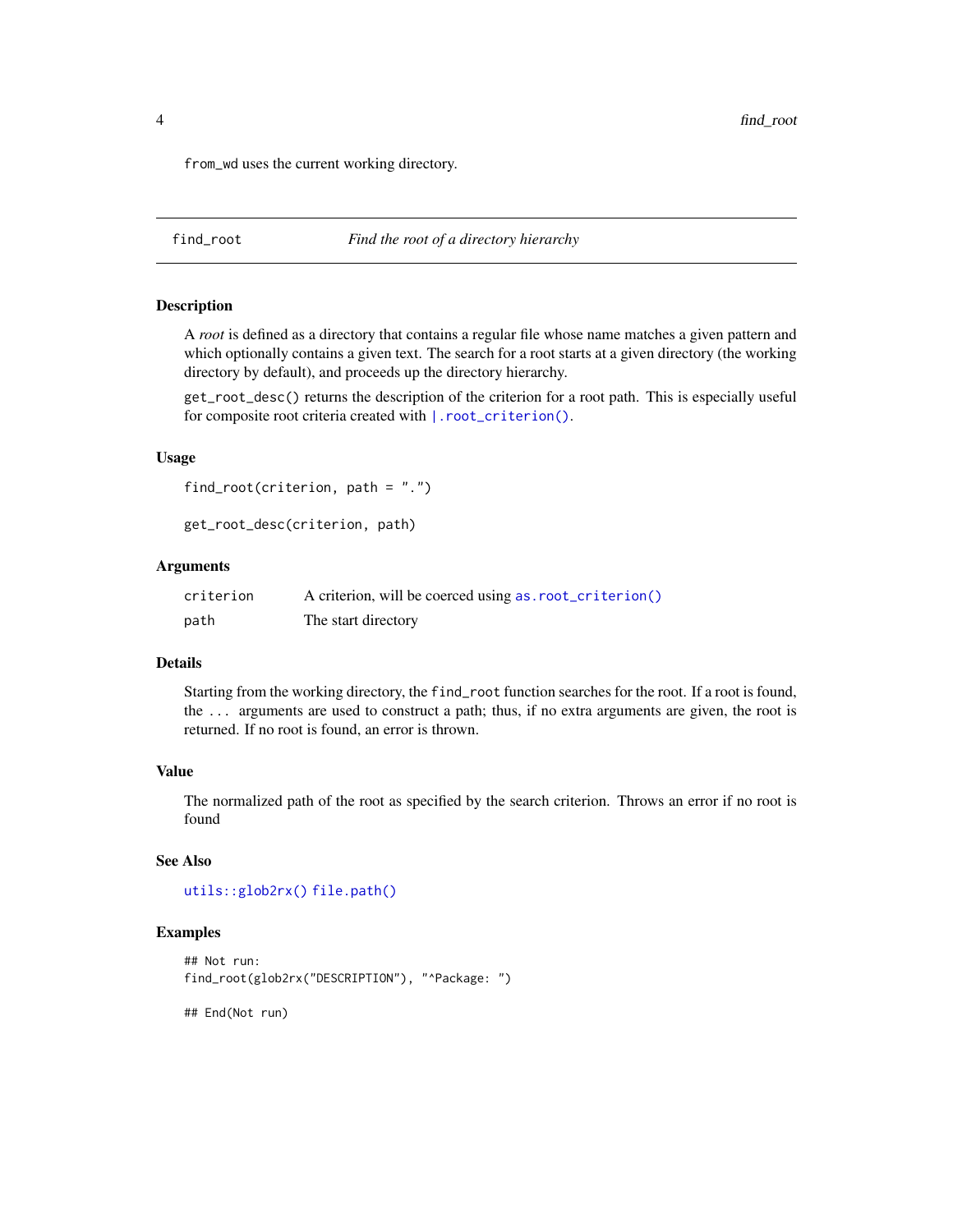<span id="page-4-0"></span>find\_root\_file *File paths relative to the root of a directory hierarchy*

#### Description

Append an arbitrary number of path components to the root using [base::file.path\(\)](#page-0-0).

#### Usage

```
find_root_file(..., criterion, path = ".")
find_rstudio_root_file(..., path = ".")
find_package_root_file(..., path = ".")
find_remake_root_file(..., path = ".")
find_testthat_root_file(..., path = ".")
```
#### Arguments

| $\cdot$   | Further path components passed to file.path()          |
|-----------|--------------------------------------------------------|
| criterion | A criterion, will be coerced using as root_criterion() |
| path      | The start directory                                    |

#### Details

The find\_root\_file function is a simple wrapper around [find\\_root\(\)](#page-3-1) that appends an arbitrary number of path components to the root using [base::file.path\(\)](#page-0-0).

#### Value

The normalized path of the root as specified by the search criteria, with the additional path components appended. Throws an error if no root is found

#### See Also

[find\\_root\(\)](#page-3-1) [utils::glob2rx\(\)](#page-0-0) [base::file.path\(\)](#page-0-0)

#### Examples

```
## Not run:
find_package_root_file("tests", "testthat.R")
has_file("DESCRIPTION", "^Package: ")$find_file
has_file("DESCRIPTION", "^Package: ")$make_fix_file(".")
```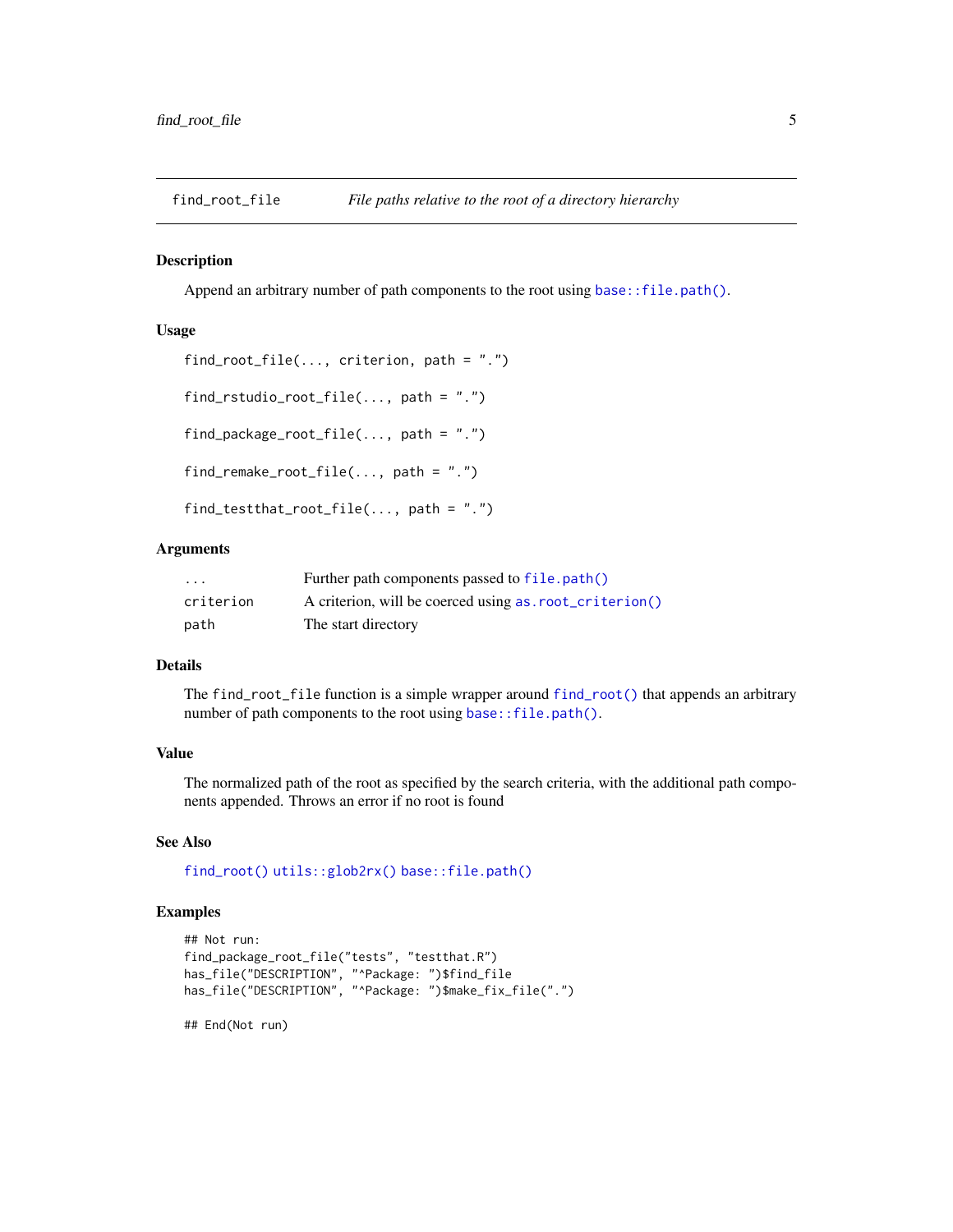<span id="page-5-1"></span><span id="page-5-0"></span>

#### <span id="page-5-2"></span>Description

Objects of the root\_criterion class decide if a given directory is a project root.

#### Usage

```
root_criterion(testfun, desc, subdir = NULL)
is.root_criterion(x)
as.root_criterion(x)
## S3 method for class 'character'
as.root_criterion(x)
## S3 method for class 'root_criterion'
as.root_criterion(x)
## S3 method for class 'root_criterion'
x | y
has_file(filepath, contents = NULL, n = -1L)
has_dir(filepath)
has_file_pattern(pattern, contents = NULL, n = -1L)
has_dirname(dirname, subdir = NULL)
```
#### Arguments

| testfun      | A function with one parameter that returns TRUE if the directory specified by this<br>parameter is the project root, and FALSE otherwise. Can also be a list of such<br>functions. |
|--------------|------------------------------------------------------------------------------------------------------------------------------------------------------------------------------------|
| desc         | A textual description of the test criterion, of the same length as test fun                                                                                                        |
| subdir       | Subdirectories to start the search in, if found                                                                                                                                    |
| $\mathsf{x}$ | An object                                                                                                                                                                          |
| y            | An object                                                                                                                                                                          |
| filepath     | File path (can contain directories)                                                                                                                                                |
| contents     | Regular expression to match the file contents                                                                                                                                      |
| n            | integer. The (maximal) number of lines to read. Negative values indicate that<br>one should read up to the end of input on the connection.                                         |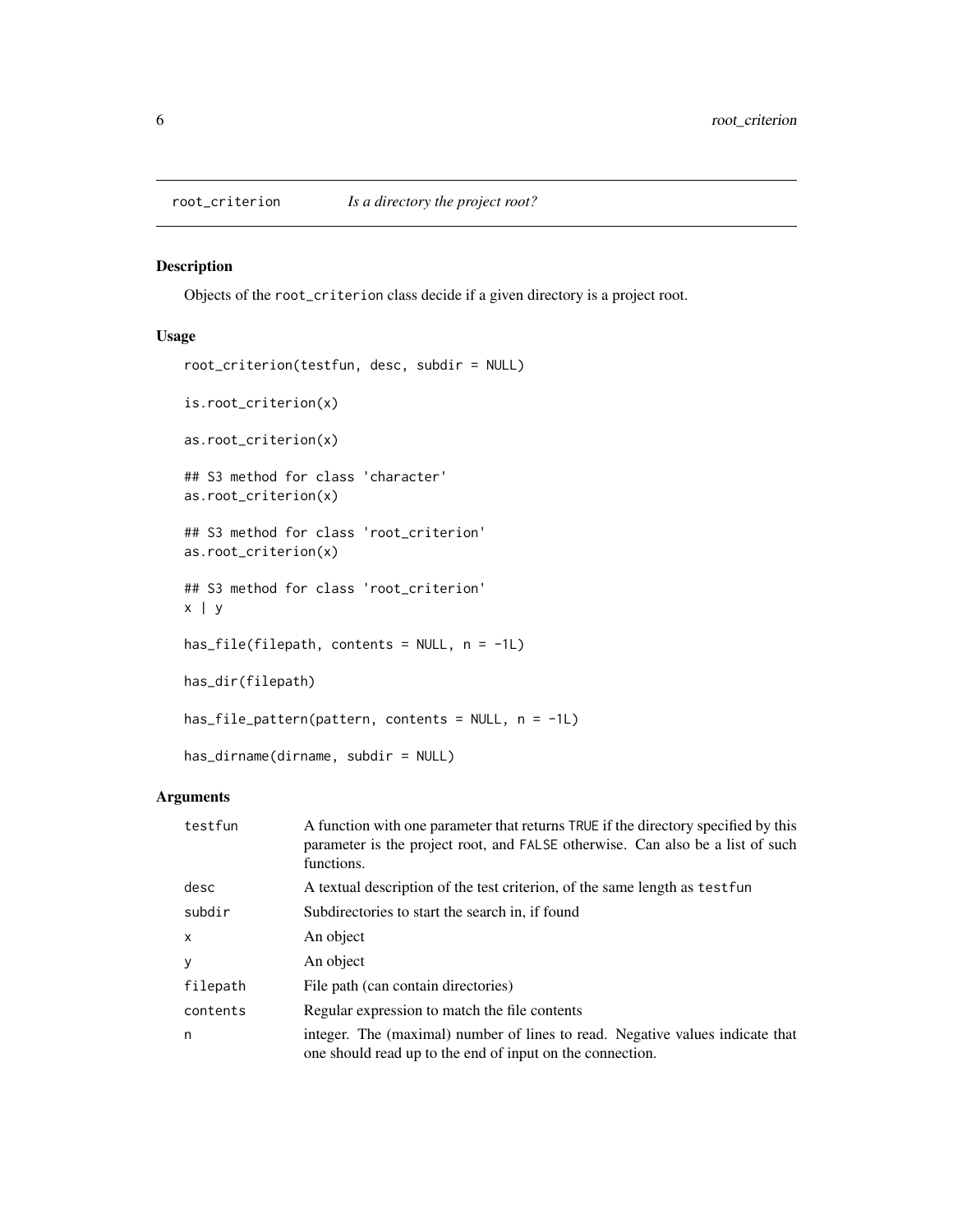#### <span id="page-6-0"></span>root\_criterion 7

| pattern | Regular expression to match the file name |
|---------|-------------------------------------------|
| dirname | A directory name, without subdirectories  |

#### Details

Construct criteria using root\_criterion in a very general fashion by specifying a function with a path argument, and a description.

The as.root\_criterion function accepts objects of class root\_criterion, and character values; the latter will be converted to criteria using has\_file.

Root criteria can be combined with the | operator. The result is a composite root criterion that requires either of the original criteria to match.

The has\_file function constructs a criterion that checks for the existence of a specific file (which itself can be in a subdirectory of the root) with specific contents.

The has\_dir function constructs a criterion that checks for the existence of a specific directory.

The has\_file\_pattern function constructs a criterion that checks for the existence of a file that matches a pattern, with specific contents.

The has  $-d$  i rname function constructs a criterion that checks if the base:  $:d$  i rname() has a specific name.

#### Value

An S3 object of class root\_criterion wit the following members:

testfun The testfun argument

desc The desc argument

subdir The subdir argument

- find\_file A function with ... argument that returns for a path relative to the root specified by this criterion. The optional path argument specifies the starting directory, which defaults to  $\frac{n}{n}$ .
- make\_fix\_file A function with a path argument that returns a function that finds paths relative to the root. For a criterion cr, the result of cr\$make\_fix\_file(".")(...) is identical to  $cr$find_file(...).$  The function created by make\_fix\_file can be saved to a variable to be more independent of the current working directory.

#### Examples

```
root_criterion(function(path) file.exists(file.path(path, "somefile")), "has somefile")
has_file("DESCRIPTION")
is_r_package
is_r_package$find_file
## Not run:
is_r_package$make_fix_file(".")
```